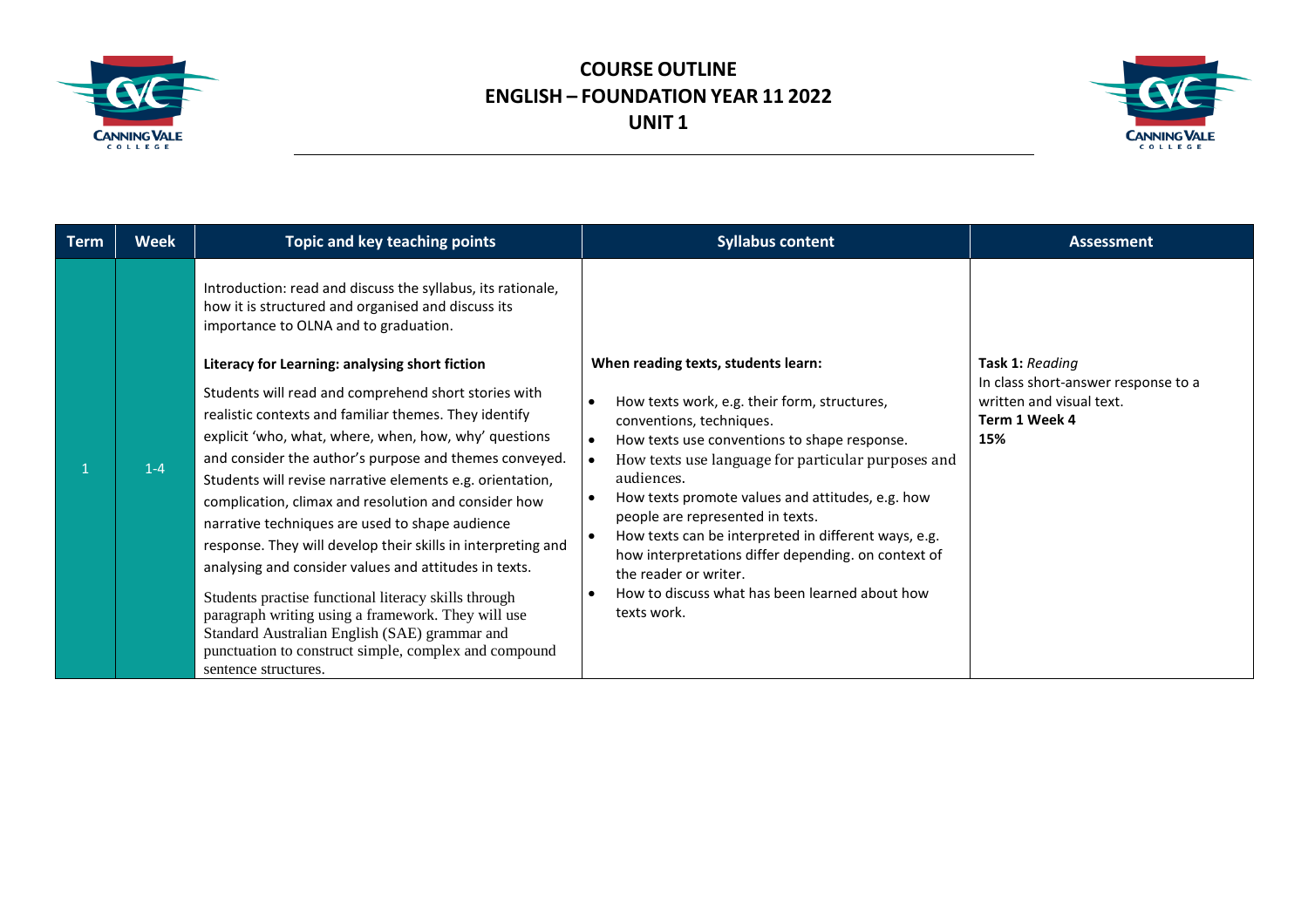

## **COURSE OUTLINE ENGLISH – FOUNDATION YEAR 11 2022 UNIT 1**



| $5-9$ | <b>Literacy for work</b><br>Students locate relevant information and ideas from a<br>range of texts from everyday and workplace contexts.<br>Assessment will provide preparation for OLNA and future<br>EST.<br>Instructions: students will revise the conventions of<br>instructions writing and work collaboratively to construct a<br>set of instructions and demonstrate a skill to the class.<br>They will use a dictionary, thesaurus and glossary to<br>extend their own word bank; use a spellchecker and spell<br>with reasonable accuracy.<br>This assessment includes a speaking and listening<br>component. | When reading texts, students learn:<br>Why texts use a particular form.<br>How texts work, e.g. their form, structures,<br>conventions, techniques.<br>How texts use conventions to shape response.<br>How texts promote values and attitudes, e.g. how<br>people are represented in texts.<br>When producing texts, students learn:<br>How to shape language for particular purposes and<br>audiences.<br>Brainstorm ideas by using mind maps.<br>How to spell and pronounce words effectively.<br>When speaking and listening, students learn:<br>How to shape and structure an oral text for purpose<br>$\bullet$<br>and audience.<br>How to listen attentively and purposefully.<br>$\bullet$<br>How to use spoken language techniques for particular<br>purposes and audiences. | Task 2: Reading.<br>In class. View an informational text<br>containing infographics and answer literal<br>and inferential comprehension questions.<br>Term 1 Week 6<br>20%<br>Task 3: Oral Communication.<br>In class and at home. Create a multimodal<br>instructional guide to demonstrate a skill.<br>Term 1 Week 8<br>30% |
|-------|-------------------------------------------------------------------------------------------------------------------------------------------------------------------------------------------------------------------------------------------------------------------------------------------------------------------------------------------------------------------------------------------------------------------------------------------------------------------------------------------------------------------------------------------------------------------------------------------------------------------------|--------------------------------------------------------------------------------------------------------------------------------------------------------------------------------------------------------------------------------------------------------------------------------------------------------------------------------------------------------------------------------------------------------------------------------------------------------------------------------------------------------------------------------------------------------------------------------------------------------------------------------------------------------------------------------------------------------------------------------------------------------------------------------------|-------------------------------------------------------------------------------------------------------------------------------------------------------------------------------------------------------------------------------------------------------------------------------------------------------------------------------|
|-------|-------------------------------------------------------------------------------------------------------------------------------------------------------------------------------------------------------------------------------------------------------------------------------------------------------------------------------------------------------------------------------------------------------------------------------------------------------------------------------------------------------------------------------------------------------------------------------------------------------------------------|--------------------------------------------------------------------------------------------------------------------------------------------------------------------------------------------------------------------------------------------------------------------------------------------------------------------------------------------------------------------------------------------------------------------------------------------------------------------------------------------------------------------------------------------------------------------------------------------------------------------------------------------------------------------------------------------------------------------------------------------------------------------------------------|-------------------------------------------------------------------------------------------------------------------------------------------------------------------------------------------------------------------------------------------------------------------------------------------------------------------------------|